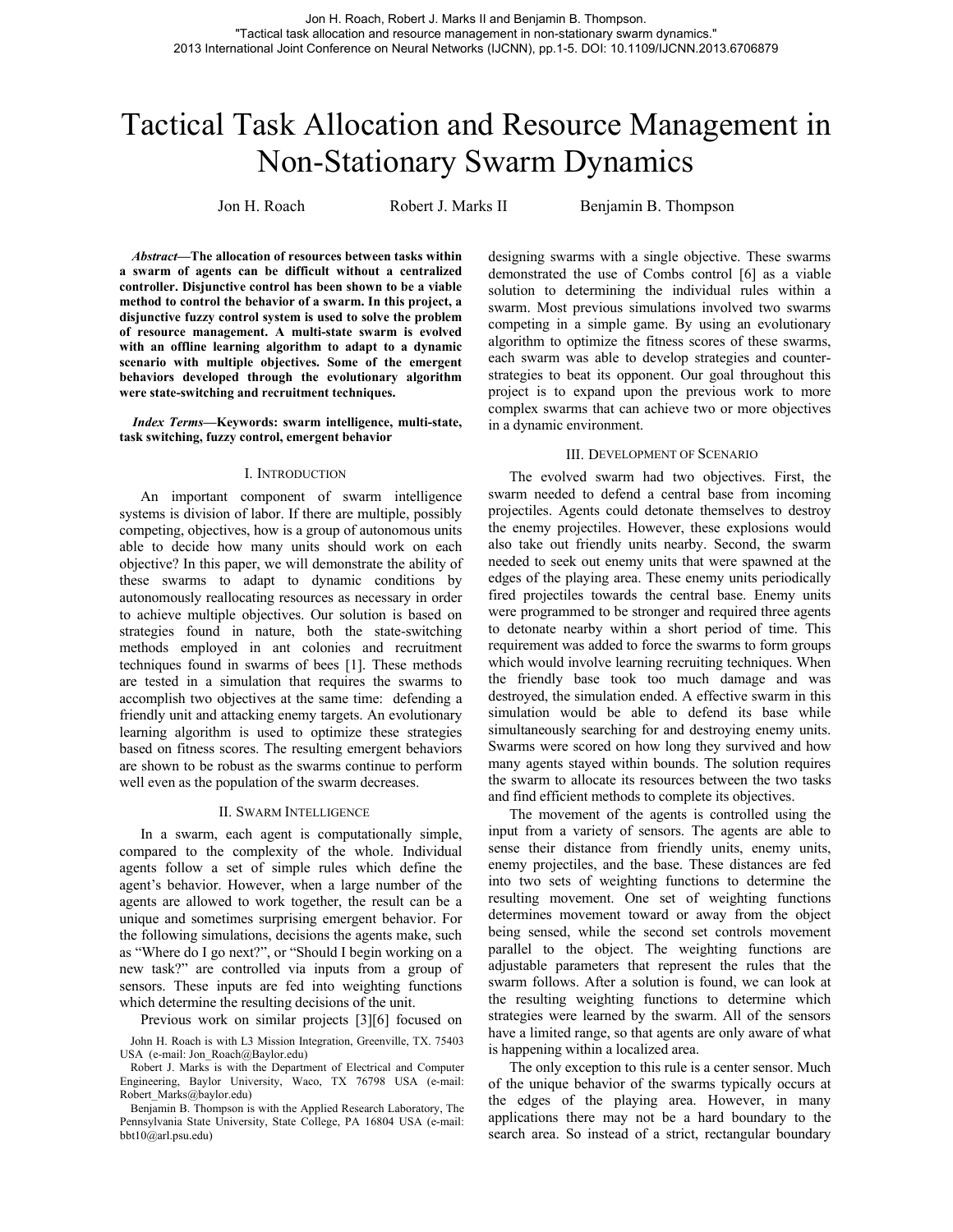which was used before, we modified the game to use a softer, circular boundary. The units are able to go anywhere, but after they reach a certain distance from the center, they are inclined to move back in using a separate weighting function. For this sensor we made the distance at which the sensor was turned on an adjustable parameter. This allowed the swarm to actually learn an optimal area to search within. Since the center sensor was different for units in different states, this sensor actually resulted in some unexpected recruitment techniques which we will explain later.

### *A. Multiple States*

Since there are two main objectives the swarm is trying to accomplish, there are two states the agents are allowed to take: attackers and defenders. Defenders are equipped to defend the base and destroying incoming projectiles, while the attackers are capable of searching for the enemy units, forming groups and attacking the enemies in force. Part of the inspiration for this division of labor is found in colonies of ants. Within most ant colonies, there are multiple roles the ants fulfill. When circumstances dictate, ants are able to temporarily switch tasks to help the rest of the anthill with a task that needs extra work. For instance, a soldier ant that senses a large amount of food piled up that needs to be taken into the hill could decide to switch and function as a worker until the transportation of the food is completed. Similarly, agents within the swarm are able to switch between offense and defense as needed.

The switching behavior of ants can be modeled as a threshold function and the swarms in this simulation use a similar model. The threshold functions determine the percent chance that an agent will decide to switch based on the input of an environmental variable. In this case, switching is partially determined by the number of units in the same state versus the units in a different state. Again, the agents are only aware of local information, so the switching sensors have a limited range as well. Each function is defined by a single variable, the threshold. At the threshold value, the output of the function is 50%. If the input is less than that value, then the agent will most likely not take any action. As the value increases above the threshold, the agent will be more inclined to switch states, if the conditions are right. To prevent the swarm from making the mistake of ignoring enemy units, agents are only allowed to switch when there are no enemy units or projectiles nearby. While there is a chance that an agent can oscillate between states, that chance is minimal enough to ignore in this simulation.

In addition to sensing the number and state of nearby units, we utilize a "smart" base. While the central base is not a part of the swarm, we allow the base to interact to a small extent with the nearby agents. The base counts up the number of nearby defenders and broadcasts that number to nearby agents. Agents within range are then able to make decisions on whether or not to switch based on the information given by the base. This was necessary because, in some cases, agents would think the base was unguarded when, in fact, it was, but the defenders were out of range on the other side of the base. Agents are able to decide for themselves when the number of defenders is either too large or too small. The base is not actually

making any decisions by itself. Instead, it is passively sending the information for the agents to process.

#### *B. Recruitment*

In addition to deciding when to switch states, the agents also needed the ability to recruit units in order to form attacking groups. To draw another comparison to ant colonies, when ants have trouble moving large objects, their first method of recruitment is to release a large amount of pheromone within a local area. If that does not attract enough ants, the ant will return to the anthill leaving a trail of pheromone behind. For our simulation, the pheromone trail method does not work well with our application, so we decided to implement only the first method. Agents are able to sense which other nearby agents are asking for help and respond according to some preset rules.

Within the attackers' task, there are two sub-states: recruiters and scouts. All attackers are initially scouts. The state switching within the attacker objective is controlled via some preset rules. When a scout finds an enemy, it becomes a recruiter. When defenders or other recruiters find a recruiter and determine that they are in a safe position, they become scouts. The goal is for recruiters to search for other agents until a large enough group surrounds the recruiter so that the enemy unit can be destroyed by the group. Another rule was introduced that allowed units that returned to the enemy's location but could not see the enemy to switch back to scouts and continue searching. In this scenario the enemy may have either drifted away or been destroyed by another group of agents. In either case, the agents should move on instead of getting stuck in a location that may not be important. While the recruitment itself is not an adjustable parameter, the movement of the units within the recruitment substates is adjustable. Scouts need to learn to follow recruiters and recruiters need to learn the optimal size of groups needed. In this simulation, three agents are needed to destroy the enemies.

### IV. EVOLUTION PROCESS

For the evolution of the swarms' parameters, we looked at a variety of evolutionary strategies  $[4][5][7][9][10][11]$ . After some experimentation, we selected a method similar to that used in David Fogel's Blondie24 program [2]. At the beginning of the evolutionary process, a population of teams is generated. Each team contains a set of weighting functions and threshold functions that define the rules followed by the team's swarm. For this experiment, a population of 50 teams was used.

During each round, each team plays a set number of games. After the simulations are completed, each team receives a fitness score that represents how well the swarm performed during the simulations. It is often difficult to determine a fitness function that rewards both good defensive and offensive strategies. In order to encourage the swarms to learn to defend the base as long as possible, points are awarded to the teams based on how long the base survived. This point total is then modified by multiplying the percentage of active units that remain in the playing area at the end of the simulation. This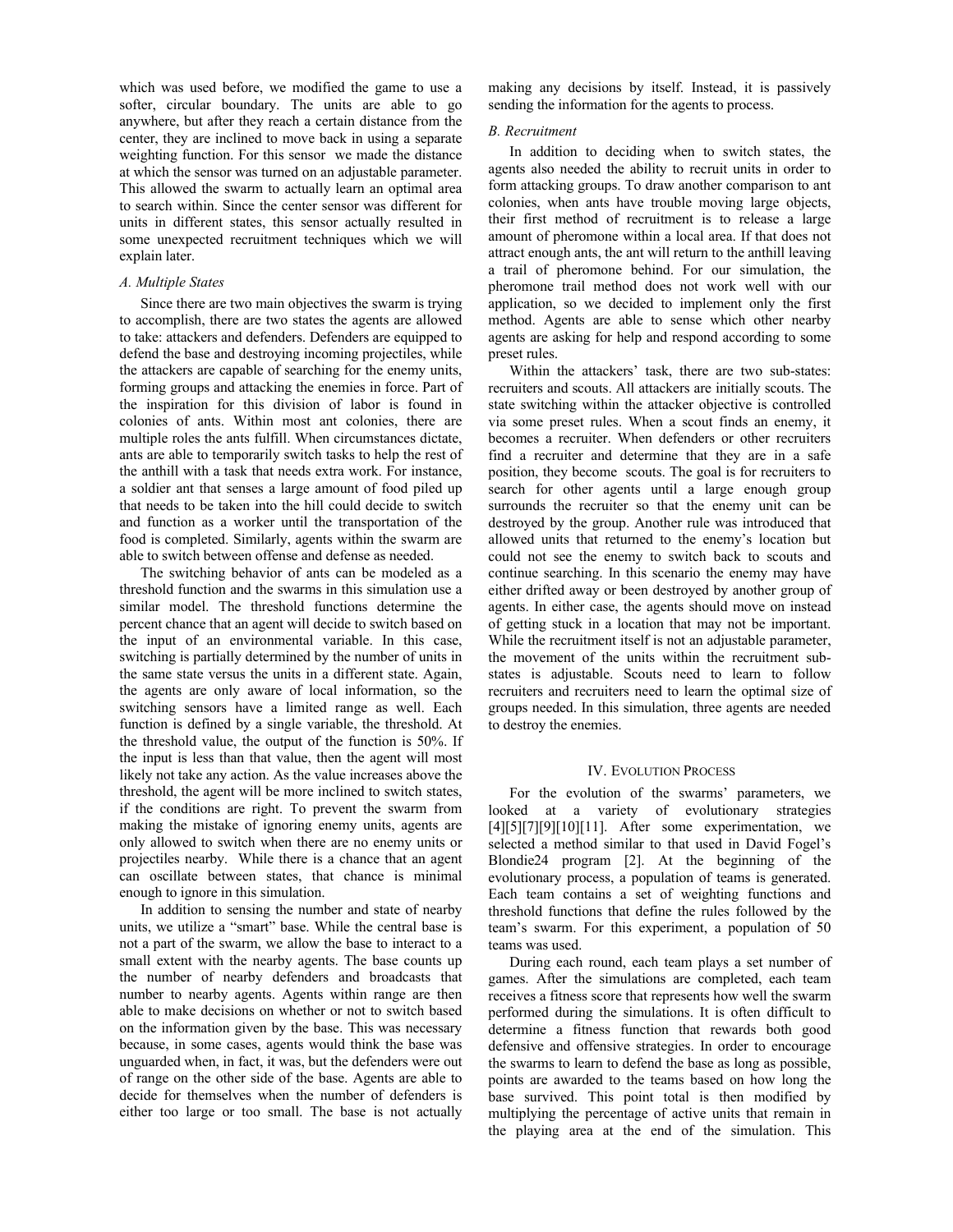encourages swarms to learn to stay within the playing area without actually setting a hard boundary. The fitness scores are also adjusted by adding bonuses for conservation of movement.



Figure 1. This figure represents the learning process of the evolutionary algorithm by showing how the fitness scores improved over time. After 300 generations, the algorithm converges to an optimal solution.

Then, using a lexicographical sorting method, the teams are selected based on the number of games in which they accomplished certain objectives. After the teams are sorted by fitness, they are sorted based on the number of games where they find at least one enemy. This rewards teams that successfully complete the search objective of the attackers. Finally, the teams are sorted based on successfully destroying enemies, which indicates a completion of the second attacker objective, destroy. At this point, the worst 25 teams (half of the overall population) are removed from the evolution process and the best 25 teams are duplicated.

The new 25 teams are mutated by adding random Gaussian noise to the weights that control the swarms' behavior. This process allows the evolutionary algorithm to remove poor solutions and keep successful solutions, while constantly searching for new and improved strategies that are both similar to previous good solutions and different enough that the search is considering new strategies. The mutation step size is an important parameter in the evolutionary program. If the step size is too small, then the program will not be able to effectively search through the entire search space. On the other hand, if the step size is too large, then the search will not be able to converge to a solution. In order to prevent the search from converging too quickly, a minimum step size was used. The minimum step size was calculated by first calculating the average step size for each weight over all of the teams tested. After a list of the average step sizes was calculated, the minimum step size was found by selecting the median of the average step sizes using the method described by Liang et al. [8].

#### V. RESULTS

After the evolutionary algorithm was run for several hundred generations of teams, the resulting strategies allowed the swarms to perform well in both the defense of the base and the searching for and destruction of enemy units. The improvement of the fitness scores over the course of the evolution process is shown in Figure 1. The

learning algorithm allows the swarms' fitness scores to increase over time, before leveling out at a maximum value given the parameters of the simulation.



Figure 2. The threshold function shown here demonstrated the ability for agents to switch states if they decide there are too many units working on their task and are "bored". First, the agent counts up the number of nearby agents working on its task and those working on a different task. This is fed into the threshold function. which determines the chance that the agent will switch. In this case, if the difference between nearby defenders and attackers is 3, then the agent has a 50% chance of switching to offense. If the number of defenders compared to attackers is large, the agent will most likely switch, and vice versa. In this image, a blue defending agent has decided that there are too many defenders around it and chooses to switch states to become a red scout. (For a video of this swarm, see http://NeoSwarm.com/videos.html.)

One of the more basic behaviors learned was the division of labor. A swarm was able to divide itself up into two groups, with roughly two thirds going into attack mode and the remaining acting as defenders. This emergent behavior was intuitive given that attackers had more of a search area to cover, while only a small amount of defenders were needed to guard the base. After the initial division of labor, the swarm was able to dynamically shift its resources autonomously. As defenders are depleted through either enemy projectiles or recruitment, they are replenished by nearby attackers that switch states when they determine the number of defenders is too small. Figures 2 and 3 demonstrate the dynamic state switching behaviors learned by the swarms.



Figure 3. This function represents the way the agents process the information broadcast from the base. The base will broadcast the number of defenders around it and the agent has the option of switching to a defensive mode if it decides there are not enough defenders around it. In this case, the swarm will attempt to keep at least 8 or so defenders around the base. If the number of defenders is less than that, then nearby attackers will most likely switch to a defensive mode. Here, the base has broadcast that there are 6 defenders around it. A red scout has heard the message and decided that 6 defenders is not enough, so it chooses to switch states to become a blue defender. (For a video of this swarm, see http://NeoSwarm.com/videos.html.)

The attackers learned to spread out both from the base and from each other. The scouts also learned an optimal distance at which to turn on their center sensor to allow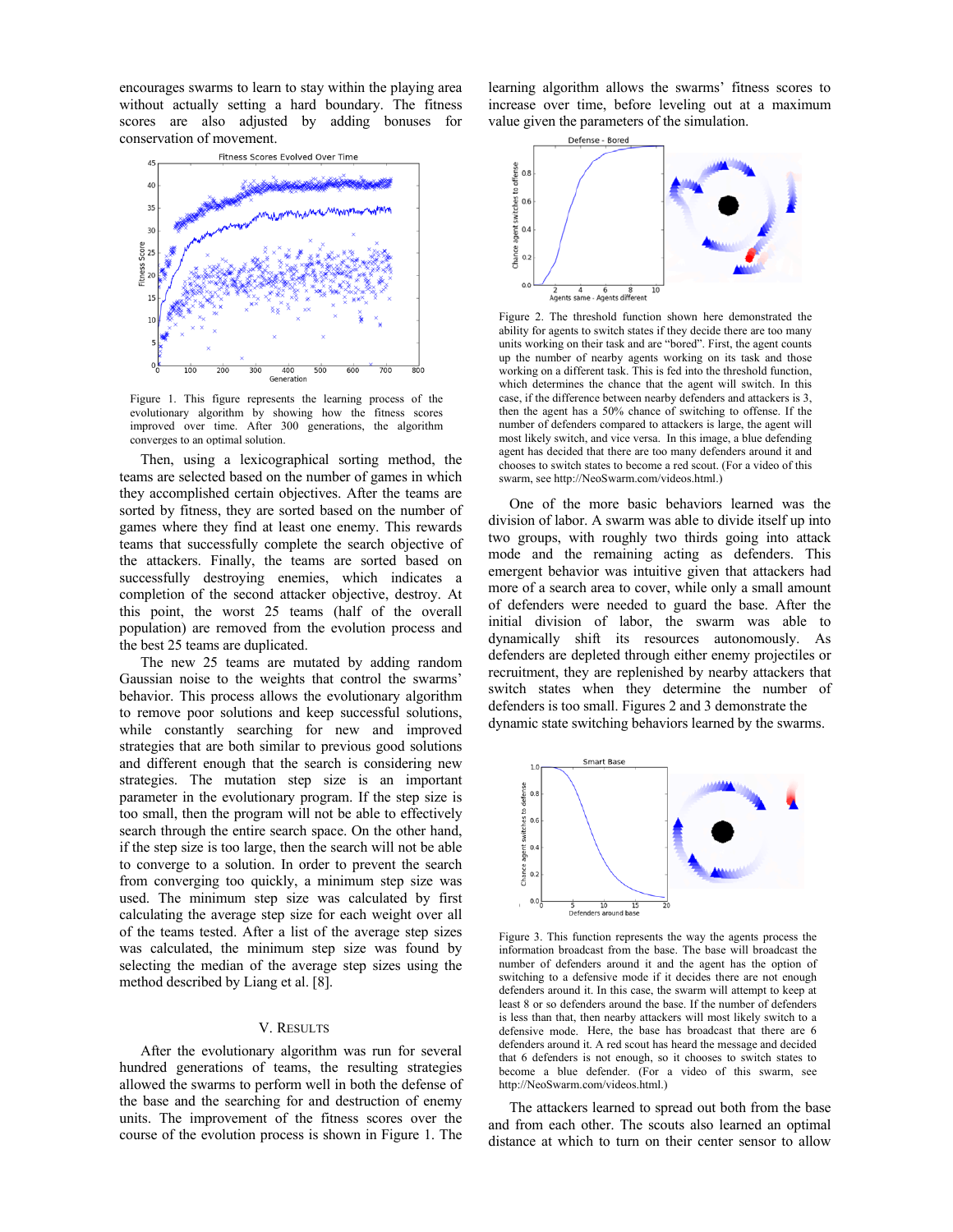them to both remain in the playing area and search as much of the map as possible. The defenders also learned to surround the base while maintaining a set distance from each other. They learned to keep their distance because detonations to destroy enemy projectiles could destroy friendly units if they were too close.



Figure 4. The first function shows the center sensor for recruiters. Note the scale for the x-axis. Any recruiters that are more than 1 unit away from the base will be inclined to return to the base. In other words, all recruiters return to the base. It is easy to understand why this unexpected strategy developed because there are (or should always be) agents acting as defenders near the base that can be recruited to join recruiters' groups. This second graph demonstrates another part of the recruitment method learned. It represents how the agent moves with respect to the found enemy based on the number of friendly agents around it. If there are no friendly units around, the agent is repelled from the enemy; it is not strong enough. If there is one unit around the recruiter, then it still does not return to the enemy. Only when there are at least two friendly agents nearby does the recruiter return to the enemy. At this point, the group is at least three agents strong and able to destroy an enemy unit.

One of the more unexpected results came from the optimization of the center sensor. The goal was for the swarm to learn to stay within the boundaries of the playing area. An interesting emergent behavior was that the recruiters' center sensor turned on at a very small value. This caused all recruiters to be drawn back to a tight radius around the base, which resulted in an effective recruitment strategy as there is always a group of agents close to the base. These recruiting techniques are shown in Figures 4 and 5.

One of the benefits of swarm intelligence is graceful degradation of the swarm's performance. As the simulation progresses, the swarm will incur losses. However, by dynamically shifting its resources, the swarm is able to maintain both tasks, defending the base while still searching for enemy units. It is only when the swarm loses a large percentage of its population that the swarm begins to break down and is no longer able to successfully work on both objectives. The swarms in this project were evolved with an initial population size of 40 units. This number allowed the group of units to be large enough to be considered a swarm while still being small enough to encourage unique, emergent behavior. The concept of how large a swarm needs to be in order to be considered a swarm is a fuzzy one and often depends on the application. The question of how size affects a swarm's performance will be explored further in future work.

# VI. CONCLUSION

One of the advantages of swarm intelligence is a swarm's ability to autonomously reorganize itself in a dynamic environment. In our work, we have used techniques found in nature to allow a swarm to manifest this behavior in a simulation where the swarm is required to perform well in two objectives. The swarm has to both defend a friendly target, while also finding and destroying enemy units. By using an evolutionary learning algorithm, the weighting functions that defined the swarms' behavior were optimized to be successful in both the offensive and defensive objectives. We believe that these concepts can be expanded upon in future work. One topic to consider is the effect of size on a swarm's performance. For the purposes of these simulations, a population size of 40 was chosen because it is small enough to be feasible in a realworld application but also large enough to demonstrate swarm characteristics. A more in depth exploration of the effects of population size could provide more insight as to when a large group of agents begins functioning as a swarm.



Figure 5. Here, a red scout has found an enemy unit and switched states to become a maroon recruiter. The recruiter is headed back toward the base in order to recruit other agents to form a group large enough to take out the enemy. This image shows the recruiter being joined by a third agent, which was formerly a blue defender. Since the recruiter senses that its group is at least three agents and is big enough to destroy the enemy, the recruiter turns and begins leading the group to the enemy unit to attack it. After the enemy is destroyed, any remaining agents from the group will continue searching in a scout mode. (For a video of this swarm, see http://NeoSwarm.com/videos.html.)

In conclusion, this paper has demonstrated the application of a multi-state swarm that was able to use state-switching capabilities to adapt to a dynamically changing environment. While previous work has shown swarm intelligence as a viable solution to single objective missions, we have expanded these swarm techniques to accomplish multiple objectives using threshold functions to control the switching between states. The emergent behaviors of the swarms are robust and allow the swarm to continue achieving its objectives until a large percentage of its population is lost.